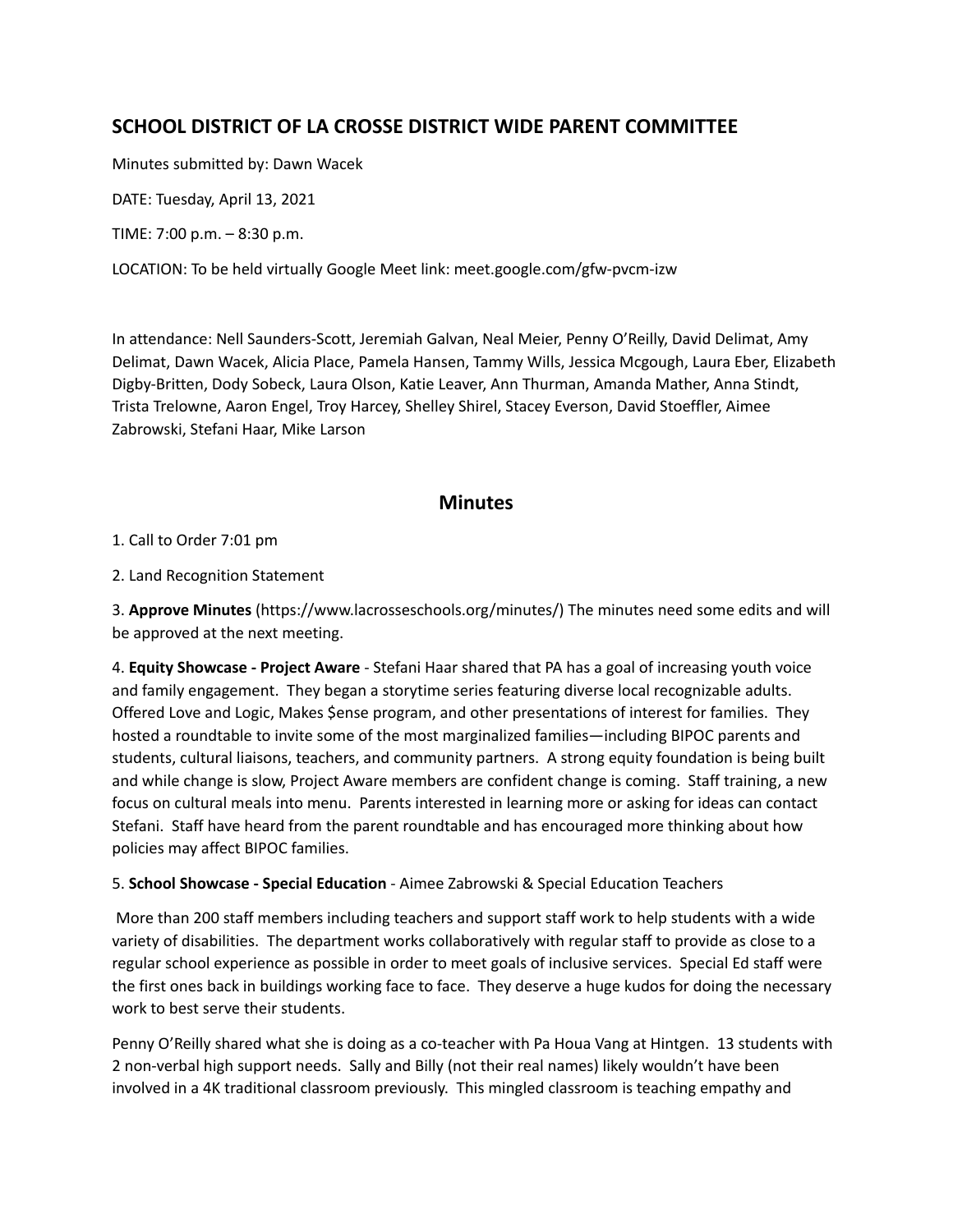compassion for friends. Penny shared some very sweet stories about how the students will celebrate successes of their friends. Visual charts help staff and children communicate more effectively. The students are using a curriculum developed in the Twin Cities that teaches many skills. Students are demonstrating happiness with being in the classroom with their friends. Sally makes a heart with her hands when she arrives because she loves school so much.

Mike Larson shared that in middle school they do a lot of collaboration and cross helping to support student needs. They have special ed as a part of the grade unit so input and co-teaching works well. They see a lot of growth in middle school and they teach some self-advocacy skills.

Dody Sobeck shared how they support teens transitioning into the community. They get to use the PAES lab at Logan HS to learn business, construction, and other work skills. The hope is that inclusion into our community as a whole after high school can happen.

Questions were raised about parent involvement at various ages (parents have solutions, know their children best and are consulted frequently!) and how businesses getting involved in hosting students for training (answer: email Dody [dsobeck@lacrossesd.org\)](mailto:dsobeck@lacrossesd.org).

6. **La Crosse Public Education Foundation** – Executive Director, David Stoeffler (10 minutes) David wanted to make sure that our amazing staff members at all levels get recognition for their great work. They are requesting that we nominate staff members—ten will be randomly selected to win gift cards sponsored by the foundation. Nominations are due by May 3<sup>rd</sup> as the drawing will happen May 3<sup>rd</sup>! If successful it may continue. A reminder that donations can be sent to <https://lacrosseeducationfoundation.org/giving/>.

7. **Sharing Concerns** Elizabeth raised the point that removing gendered language from sites, Facebook pages and policies throughout would be a good start for supporting LGBTQ kids. Dr. Engel mentioned that this is an ongoing issue that is being addressed by staff. Once the resolution was set by the Board, the school staff begins working on action items and the history of the work being done at individual schools.

Reach out to Shelly Shirell or Aimee with any added questions about hosting school events. Notice is appreciated so safety plans can be reviewed.

### 8. **Administrative Updates**

a. **Superintendent Update** They are working with the County to get 16 and 17 year olds vaccinated. It is possible that there may be vaccination clinics specific to the students (Pfizer is approved for this age range.)

Long range facility plan options will be brought to community forums to see how we feel about the plans and how it fits into our community. They may be held at Central to allow for spreading out. The timeline is sometime in May for the forums. A survey to the whole community will go out in fall and the Board will plan in January 2022 for a possible referendum in April 2022.

Every two years there is a budget process-legislative advocacy for school funding is needed from community members in addition to our school leadership. Parents and caregivers can tell stories that